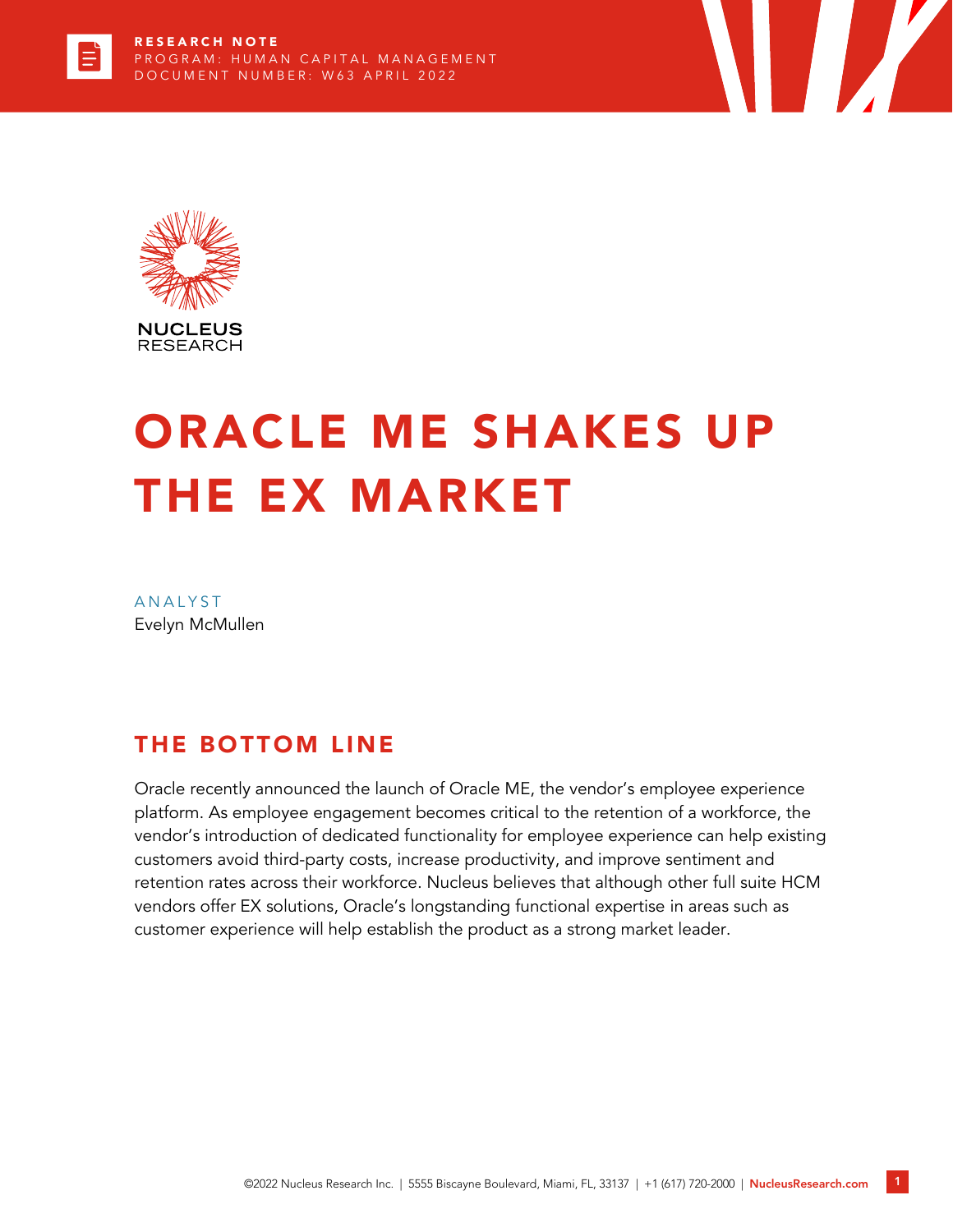## **OVERVIEW**

If the past few years have taught organizations anything, it's to expect the unexpected. It has also created an environment where employers can no longer rely on blind employee loyalty and must implement tools to improve engagement and satisfaction. The launch of

Oracle ME, the vendor's employee experience (EX) platform, is in line with some of the most pressing needs of the workforce. Although coming on the heels of other employee experience solutions from full-suite providers in the HCM space, the depth of Oracle ME and the vendor's customer experience (CX) expertise poise it to become a leader among EX platforms. Oracle is a consistent leader in the Nucleus Research HCM Value Matrix, indicating high levels of functionality and usability. Nucleus

Organizations using employee self-service can save more than \$1 million annually.

believes that Oracle ME's fusion of these two factors will make it a highly valuable addition to existing customers' Oracle Cloud HCM deployment.

## ORACLE ME

Oracle ME is Oracle's dedicated EX platform, which includes integrations that enable organizations to connect to and automate processes with third-party systems. The solution can also operate across channels such as e-mail, SMS, web browser, collaboration tools, and video conferencing. Oracle ME includes a combination of new and existing employeecentric Oracle products, including Oracle Touchpoints, Oracle HCM Communicate, Oracle Journeys, Oracle Connections, Oracle HR Help Desk, and Oracle Digital Assistant.

#### ORACLE TOUCHPOINTS

Oracle Touchpoints provides managers with a single location for continuous employee feedback. The solution is natively developed within Oracle Cloud HCM and regularly captures and tracks employee sentiment through pulse surveys. Managers then receive suggested actions, such as scheduling check-ins, providing feedback, or celebrating achievements. Oracle Touchpoints also includes an employee engagement center, which enables employees to take a more active role in their own job satisfaction.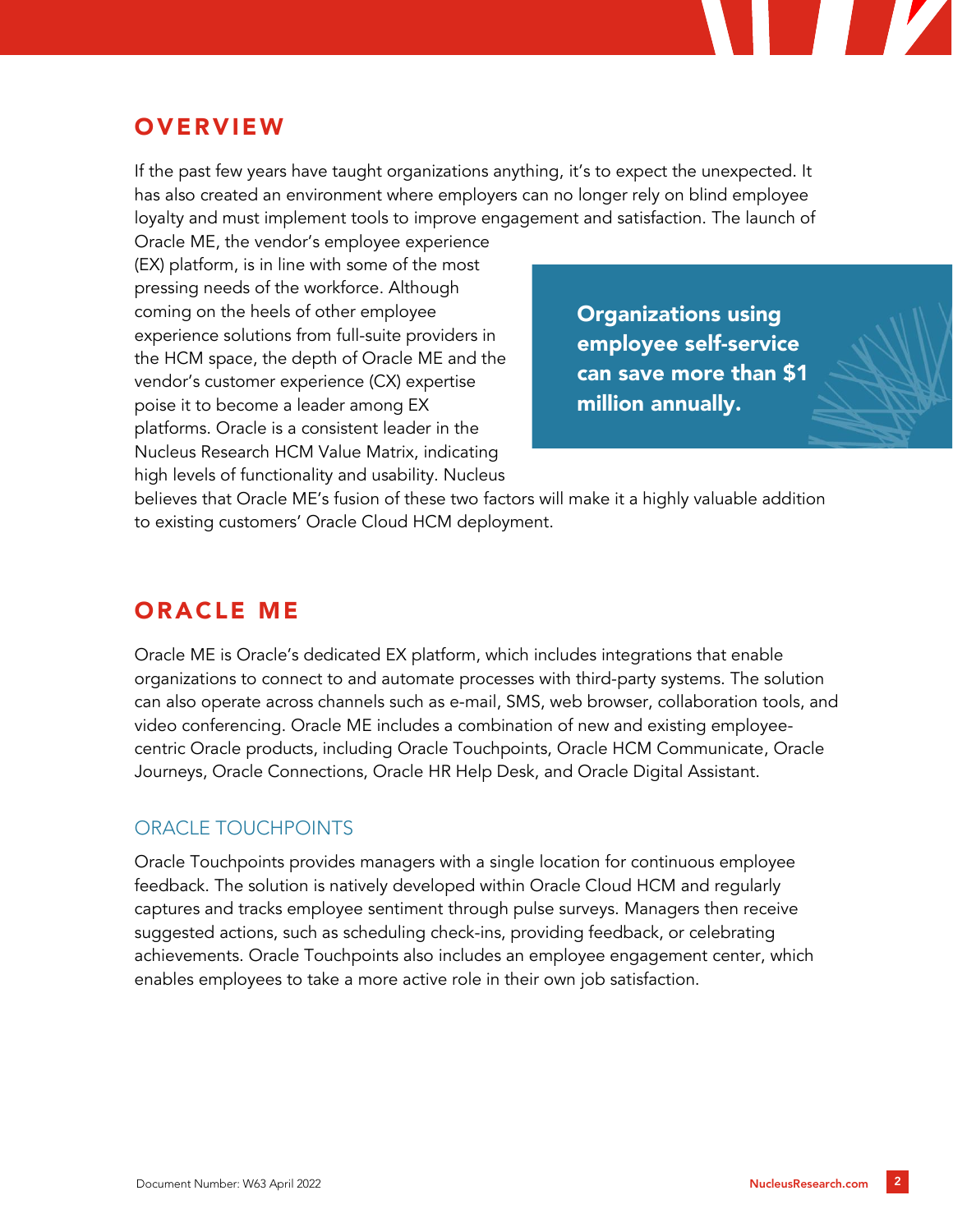## ORACLE HCM COMMUNICATE

Oracle HCM Communicate is an employee outreach solution that allows HR teams to design, send, monitor, and measure the effectiveness of their communications campaigns. Fully developed within Oracle Cloud HCM, the solution is connected to an organization's workforce data and can target personalized communications to groups based on any factors in the HR system such as years employed and location. The solution enables organizations to measure engagement with content through open rate analysis and can drive more effective campaigns by taking actions such as sending follow-up communication.

#### ORACLE JOURNEYS

Oracle Journeys is a workflow solution that helps employees navigate complex processes such as onboarding, succession, returning to work, or other actions in their daily work which may not be associated with traditional HR process flows, all with personalized tasks and guidance. The solution has undergone feature updates to further help employees make better-informed decisions. For example, Oracle Journeys can now deliver specific, contextual instructions, training, and analytics that are in the flow of an employee's journey or specific action they're completing. The solution can also be extended to include full process automation with other enterprise applications.

#### ORACLE CONNECTIONS

Oracle Connections is an interactive workforce directory and organization chart that simplifies collaboration and makes it easier for employees to search for and connect with others across the organization to grow their professional network. Employees can import LinkedIn profiles, record video introductions, highlight skills and accomplishments, and share feedback and skills endorsements with other users.

#### ORACLE HR HELP DESK

Oracle HR Help Desk is the vendor's service request management solution for the unique needs of HR service centers. The HR Help Desk makes it easier to track employee cases securely. Employees can search for content, securely submit inquiries, and open help tickets through multiple channels, including Oracle Digital Assistant, SMS, e-mail, and social platforms.

#### ORACLE DIGITAL ASSISTANT

Oracle Digital Assistant is the vendor's HR chatbot that provides a conversational interface for employees to instantly get answers to inquiries and complete transactions. The Assistant